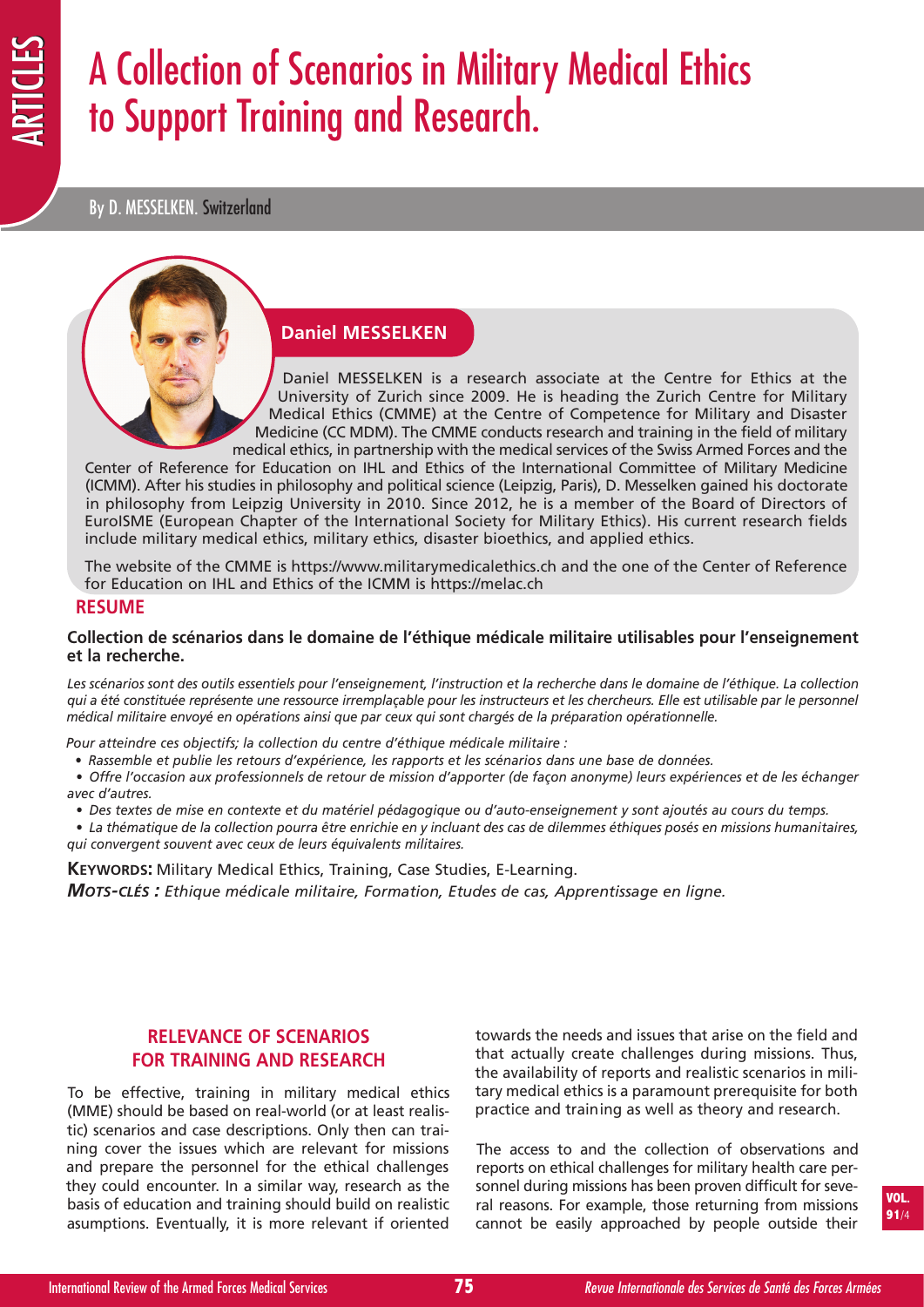organisations and they may sometimes also be reluctant to openly talk about their experiences. Thus, an exchange of experiences and a common ground for research and preparation of future missions could possibly be improved by a database that makes accessible scenarios and reports in the field of military medical ethics. It may also encourage others to share their experiences and help building a collection that covers a wide variety of ethical issues in military medicine.

# **HISTORY AND CURRENT STATUS OF THE MME SCENARIO COLLECTION**

The desideratum of a MME scenario collection has been reiterated during a joint workshop organized jointly by the *NATO Center of Excellence for Military Medicine* (COE MILMED) and the *ICMM Center of Reference for Education on IHL and Ethics* (ICMM CRef), which was held in Munich on 14-16 September 2015. The *Zurich Center for Military Medical Ethics* (CMME) has participated actively in that workshop and agreed to set up and host the MME scenario collection in close cooperation with the ICMM CRef. It was agreed, that the MIL-MED COE and other relevant institutions will be consulted and invited to contribute to the database project and that it will remain open to other interested persons or institutions from academia, the military, and humanitarian organisations.

As a follow-up, a small two-day workshop was hosted by the CMME in Zurich on 29.02.-01.03.2016 with the aim of defining the outline of the MME scenario database project. The development of the current website was mainly based on the results of this workshop and the highly valuable input of the workshop participants. The first version of the database was published online in early 2017 and new cases and scenarios have regularly been added since then.

## **MAIN AIMS OF THE COLLECTION**

The MME scenario collection shall offer an environment that allows both to enter cases and observations and to access the scenario collection via database queries in order to get selected collections e.g. based on specific issues. Thus, the database aims on the one hand to offer a forum to (anonymously) report observations from missions. On the other hand, over the time and as the database will grow, it will offer trainers and researchers an extensive collection of issues and scenarios that are informed by real-world experiences and constitute actual ethical challenges in the field.

The scenarios which are currently published in the database have been collected from different sources: some are direct reports (e.g. from course participants or through the online submission form), others have been taken from media reports or films, and a certain number have also been published elsewhere and are republished in the collection. Authors of the scenarios are named if they wish to (or if the case has been published) or can remain anonymous if they prefer. Scenarios which are built on reports usually are

anonymized and geographic references and the like are blurred insofar as they are irrelevant for training and research.

In addition to the scenarios, short analyses and introductory comment documents on the ethical aspects of central issues (like mixed loyalties, medical rules of engagement etc.) shall be published to provide a basic guidance to analyse the scenarios or to use them during training. These documents will be linked to the relevant scenarios by the means of keywords and tags. The MME scenario collection shall thus be a tool for research and training and also provide an opportunity for both theory and practice to inform each other and to mutually benefit from each other.

## **SCOPE OF THE SCENARIOS IN THE DATABASE**

The scope of the scenarios and case studies, which are currently accessible in the database, is restricted to the field of military medical ethics. This means that the common denominator of the collected issues is to be found in the military context and in relation with the provision of medical care. Within that sphere, cases cover issues of combat related medical care as well as humanitarian missions or UN operations (PEO, PKO). The scenarios are sorted according to a list of categories that has been defined by the participants of the two workshops referred to above.

In a later phase, the collection could be extended (if this is deemed to be constructive and reasonable) to include similar issues from related civilian fields of work, for example the ethical challenges that humanitarian actors encounter during conflict situations or disaster relief missions. Their experiences and ethical issues in fact share similar features and are therefore of interest for military actors as well. Possibilities for cooperations with humanitarian actors will thus be explored in the future.

# **TARGET AUDIENCE: WHO BENEFITS AND CONTRIBUTES?**

The target audience of the case collection are practitioners like medical staff, other military and humanitarian actors as well as those who organize training and researchers in universities or think-tanks. Both groups can benefit in very different ways from the collected scenarios and their respective contributions are of great mutual value for the other group, too.

The Zurich Center for Military Medical Ethics (CMME) hosts, curates, and administrates the database. Access and usage of the collection is however open for other users (institutions and individuals) who may equally

*Correspondence:* Dr. Phil. Daniel MESSELKEN University of Zurich, Center for Ethics, Zollikerstrasse 117, CH-8008 Zurich Switzerland. E-mail: messelken@ethik.uzh.ch